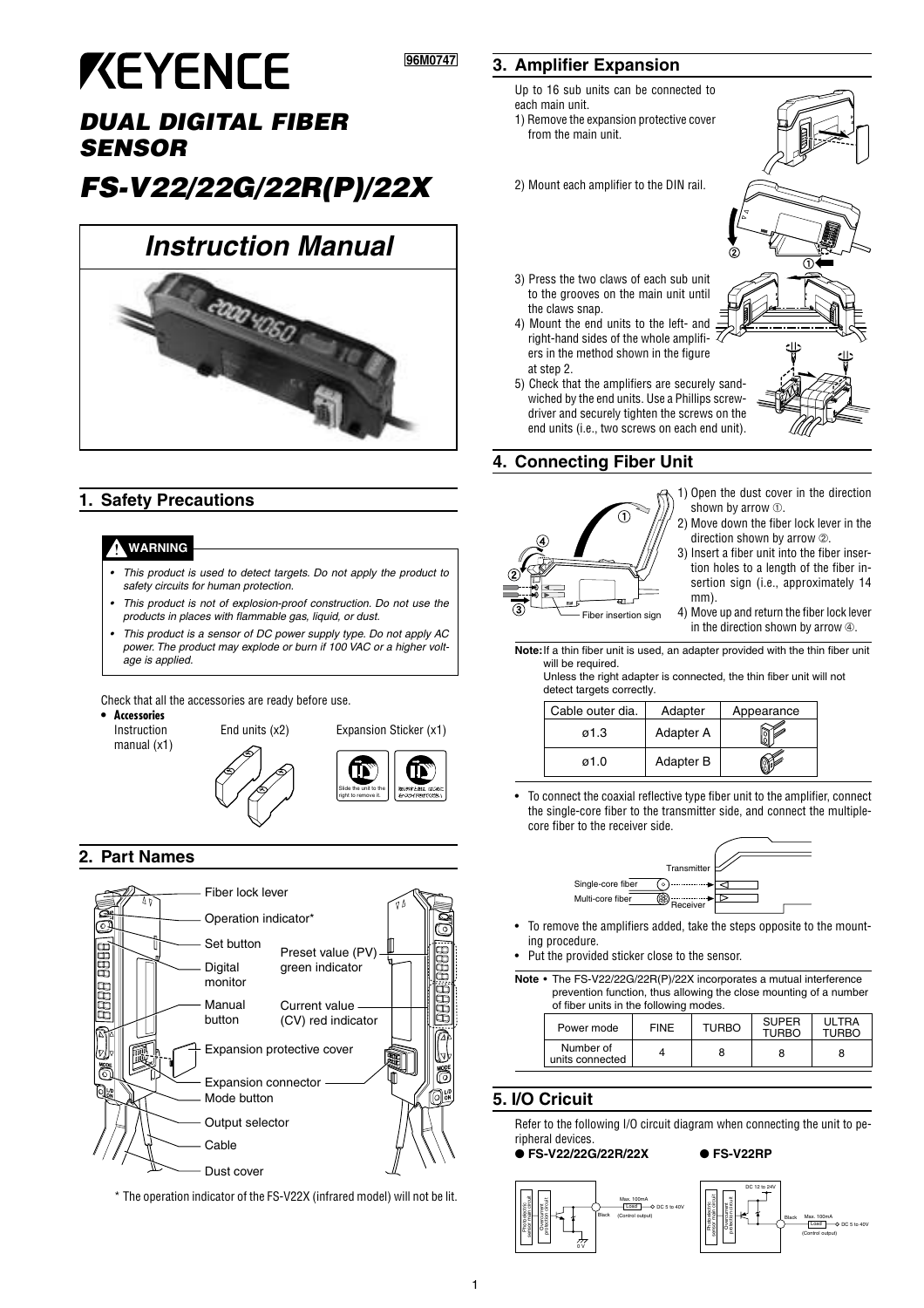# **6. Making Sensitivity Settings**

## ● **Full Auto Calibration**

In this mode, the PV will be set to the mean value of the maximum and minimum incident values obtained within a certain period. Use this mode to detect moving workpieces.

- 1) Press the set button for a minimum of three seconds while the target workpiece is passing the sensing area of the fiber unit.
	- While the set button is pressed, the sensitivity of the sensor will be set according to the incident values.



• When the setting is finished, the digital monitor will display the PV in green.



# ● **Two-point Calibration**

In this mode, the PV used will be the mean value of two sensing values obtained with and without a workpiece.

1) Press the set button for a moment without the workpiece in the sensing area (i.e., in front of the fiber unit).



2) Locate the workpiece in the sensing area (i.e., in front of the fiber unit). Then press the set button for a moment.



If there is extremely little difference in sensitivity between the sensing values, the display  $\boxed{\text{-} \text{-} \text{-}}$  will flash on completion of tuning.

## ● **Maximum Sensitivity Setting**

If the sensing performance of the sensor drops due to dust or dirt, set the sensitivity of the sensor to maximum.

1) Press the set button without a workpiece if the fiber unit is a reflective model. Press the set button with a workpiece if the fiber unit is a through-beam model. In both cases, press the set button for a minimum of three seconds.



If the sensing distance is insufficient, make sensitivity settings in the sensor in two-point tuning mode.

● **Manua| Calibration**

In this mode, make manual PV settings.

|                                                                                                |  |  | $-$ The PV value increases                     |  |
|------------------------------------------------------------------------------------------------|--|--|------------------------------------------------|--|
| The PV value decreases by pressing $\overline{\phantom{a}}$<br>this side of the manual button. |  |  | by pressing this side of<br>the manual button. |  |

# ● **Positioning Calibration**

In this mode, a workpiece will be detected when the front edge of the workpiece has reached a preset position.

1) Press the set button for a moment without the workpiece in the sensing area (i.e., in front of the fiber unit).



2) Locate the front edge of the workpiece in the sensing area. Then press the set button for a minimum of three seconds.



# **7. Selecting Output**

Either light-ON mode or dark-ON mode is selectable.



• Take the same steps to set the sensor to light-ON mode again.

# **8. User-friendly Functions**

## ● **Access Mode Selection**

Two modes are available to the display of values and menu items.

|             | EASY   Only basic functions are displayed. |
|-------------|--------------------------------------------|
| <b>FULL</b> | All available functions are displayed.     |
|             |                                            |



• The mode is set to EASY before shipping.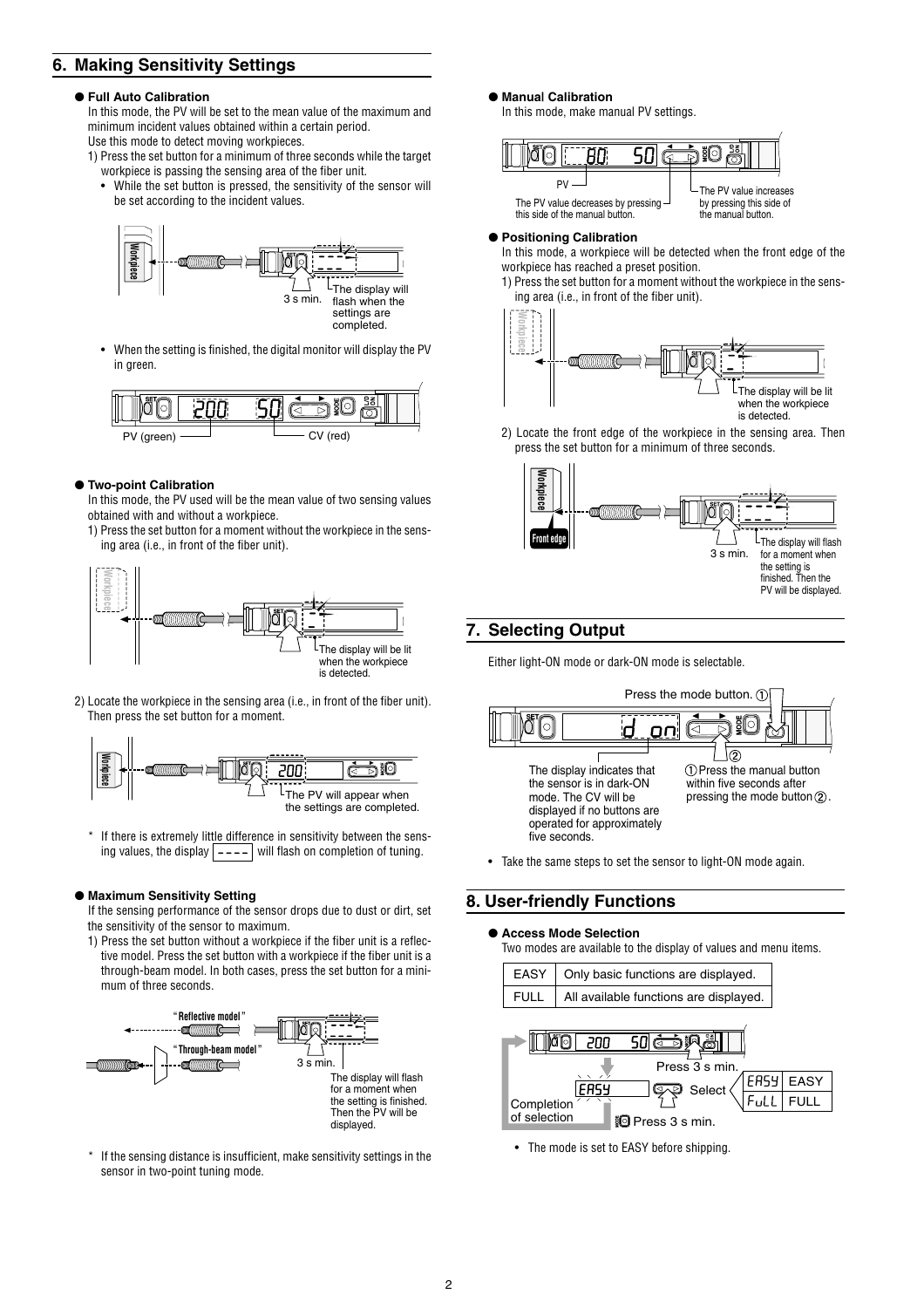● **Display Selection (Access Mode: EASY)**



● **Display Selection (Access Mode: FULL)**



● **Menu Selection (Access Mode: EASY)**



● **Menu Selection (Access Mode: FULL)**



### **Sensitivity Settings in Edge Detection Mode**

The sensitivity of the sensor will be set to maximum by pressing the " $\bullet$ " while the sensor is in edge detection mode. Make fine sensitivity adjustments by pressing the  $\Box$ .

Note: • Press the mode button (**[0]**) for a minimum of three seconds to return to the display of the CV from any menu selection stage. To return to the previous display, press the mode button ( $\circled{3}$ ) first, and press the left side ( $\circled{3}$ .) of the manual button ( $\circled{3}$ )

• When the power mode is set to HIGH RESOLUTION, the S-APC mode will be always turned ON.

• When the power mode is set to HIGH SPEED, the S-APC mode will be always turned ON in the case of the R model, or otherwise the S-APC mode will be always turned OFF.